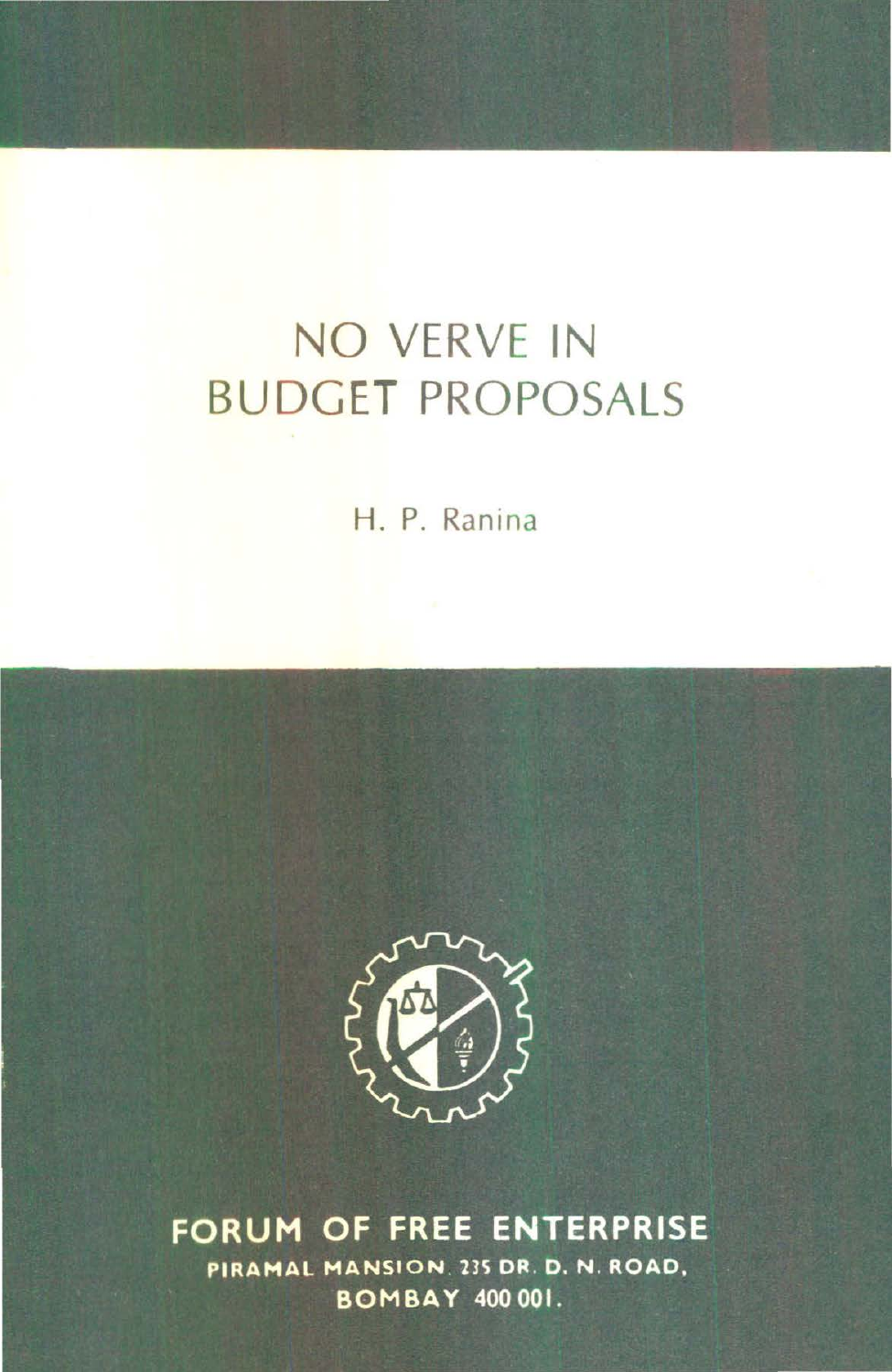"Free Enterprise was born with man and shall survive as long as man survives."

#### - **A. D. Shroff**

1899-1965 Founder-President Forum of Free Enterprise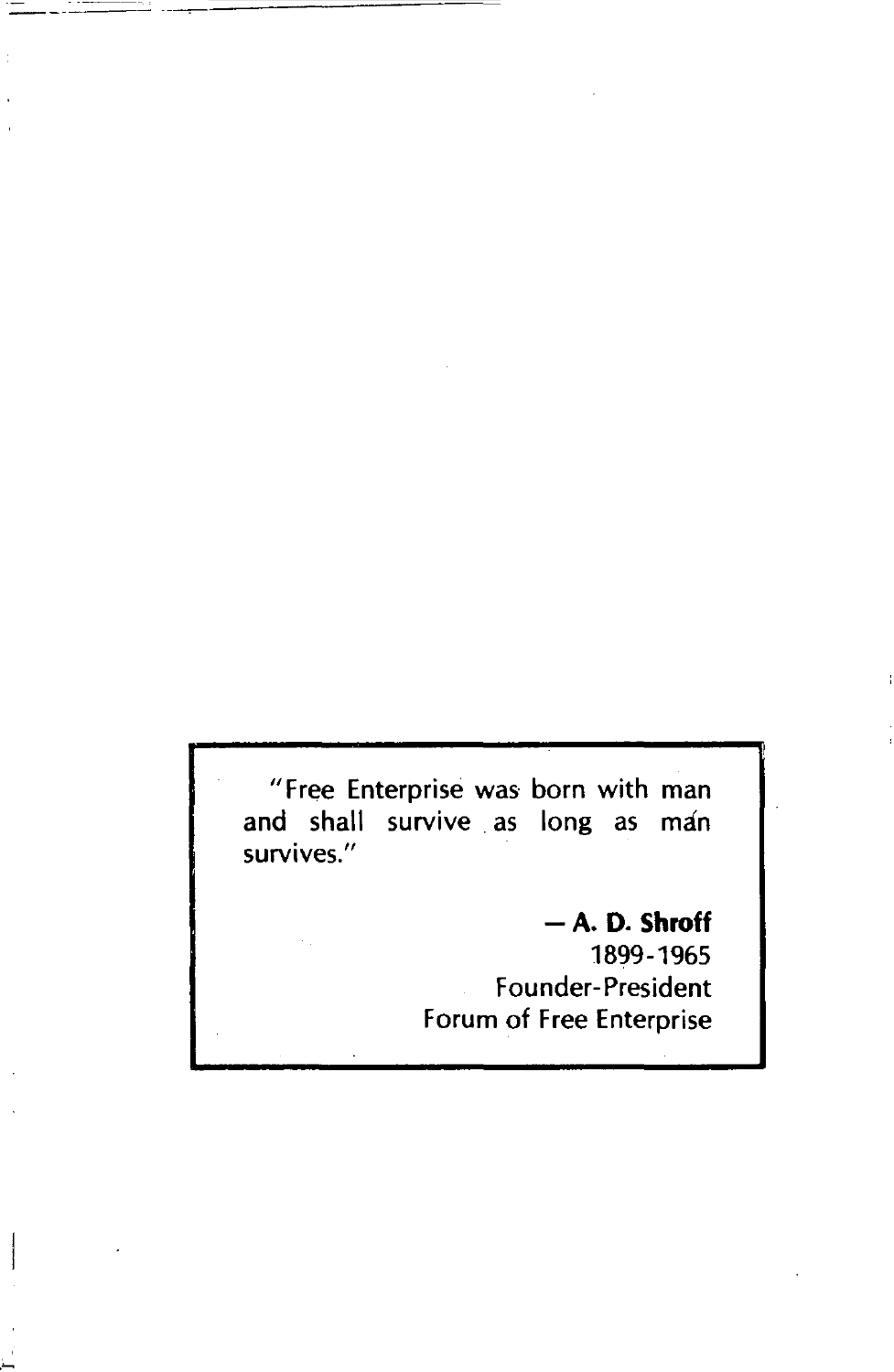# **NO VERVE IN BUDGET PROPOSALS**

#### by

#### **H. P. Ranina•**

The economic scenario as it prevails today highlights three basic weaknesses, the uncontrollable price situation, stagnant industrial sector and dwindling foreign exchange reserves.

The other disquieting features of the Indian economy are the growing cancer of black money and tax evasion, marginal profitability from a flatulent public sector, labour indiscipline fanned by political elements and decaying infra-structural constituents like shortages of power, inadequacy of railway wagons and general deficiency in communications.

All these problems have been left untouched by the Finance Minister, indicating lack of will to solve them or inability to find meaningful solutions for them. The budget proposals will do nothing to revivify industry and to enable it to attain the target of 9 per cent rate of growth which has been fixed in the Seventh Five-Year Plan.

The proposals as discussed hereafter are divided into three parts : proposals affecting industry; those affecting individuals and lastly, miscellaneous provisions.

#### **PROPOSALS PERTAINING TO INDUSTRY**

Though, in recent years, the Finance Minister has allowed depreciation at higher rates, the important point which has been overlooked is that depreciation is still allowed on the outmoded concept of historical cost. The reality of the situation is that the replacement cost of an asset is roughly three times its original cost and, therefore, industry finds it difficult to replace Its

**<sup>\*</sup>The author is an eminent authority on taxation, and Advocate,** Supreme Court of India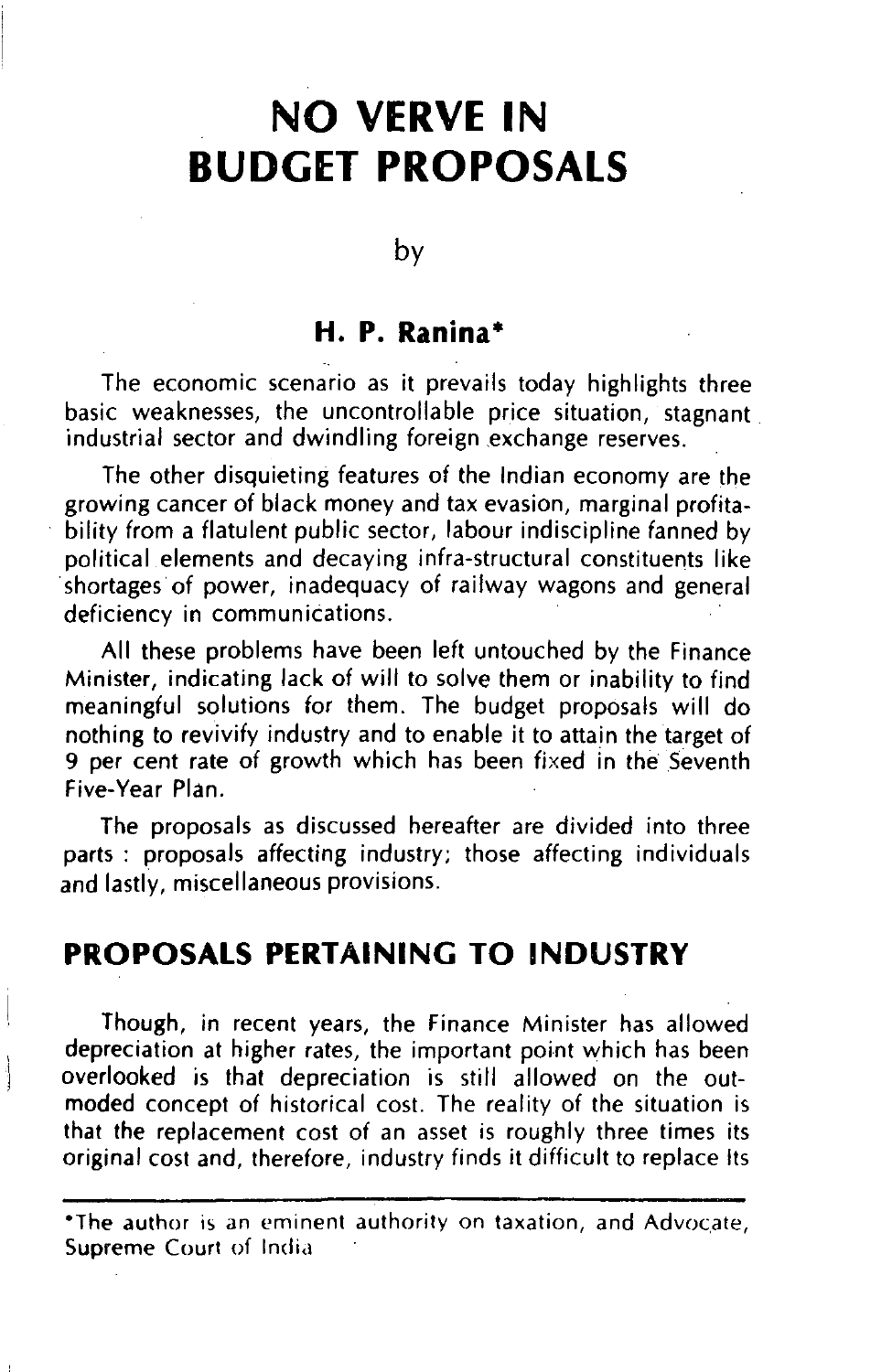assets and the old machines are flogged on to the maximum possible extent.

=c--==-===-=====- ----

If the granting of depreciation on the replacement cost would make it a complicated system, as the determination of replacement cost every year may be cumbersome, the Government could follow the simple expedient of allowing a tax-payer to write-off the difference between the value of the replaced asset and the original cost of the old asset. Alternatively, the Government may consider allowing a tax-payer to claim depreciation on double the value of the original cost. This would ensure that sufficient resources are available to replace the assets at frequent intervals.

The only so-called concession given to industry in this year's Budget, is to allow companies to deposit the full surcharge with the Industrial Development Bank of India instead of half of it, as was proposed last year. .

Turning now to the provisions made by the Finance Bill, 1984, the provisions relating to weighted deduction are sought to be abolished. Under section 35(2-A) of the Income-tax Act, 1961, a weighted deduction equal to one and one-third times the actual expenditure incurred by a tax-payer on sponsored research carried on in an approved laboratory is allowed as deduction in computing the taxable profits.

The weighted deduction is allowed only if the research is undertaken by a scientific research association or university or college or other institution which is approved by the prescribed authority and the research programme is also approved by the prescribed authority having regard to the social, economic and industrial needs of the country.

Under section 35(2-B) of the Act, where a tax-payer incurs any expenditure on scientific research under a programme approved by the prescribed authority, a weighted deduction of one and one-fourth times the amount of such expenditure is allowed in computing the taxable profits. In order to qualify for the deduction, the expenditure must not be of a capital nature for acquisition of land or building or construction of any building. Further, the research programme must be one approved by the prescribed authority having regard to the social, economic and industrial needs of India.

Under section 36(1) (ii-a) of the Act, in computing the taxable profits, a tax-payer is allowed a weighted deduction equal to one

2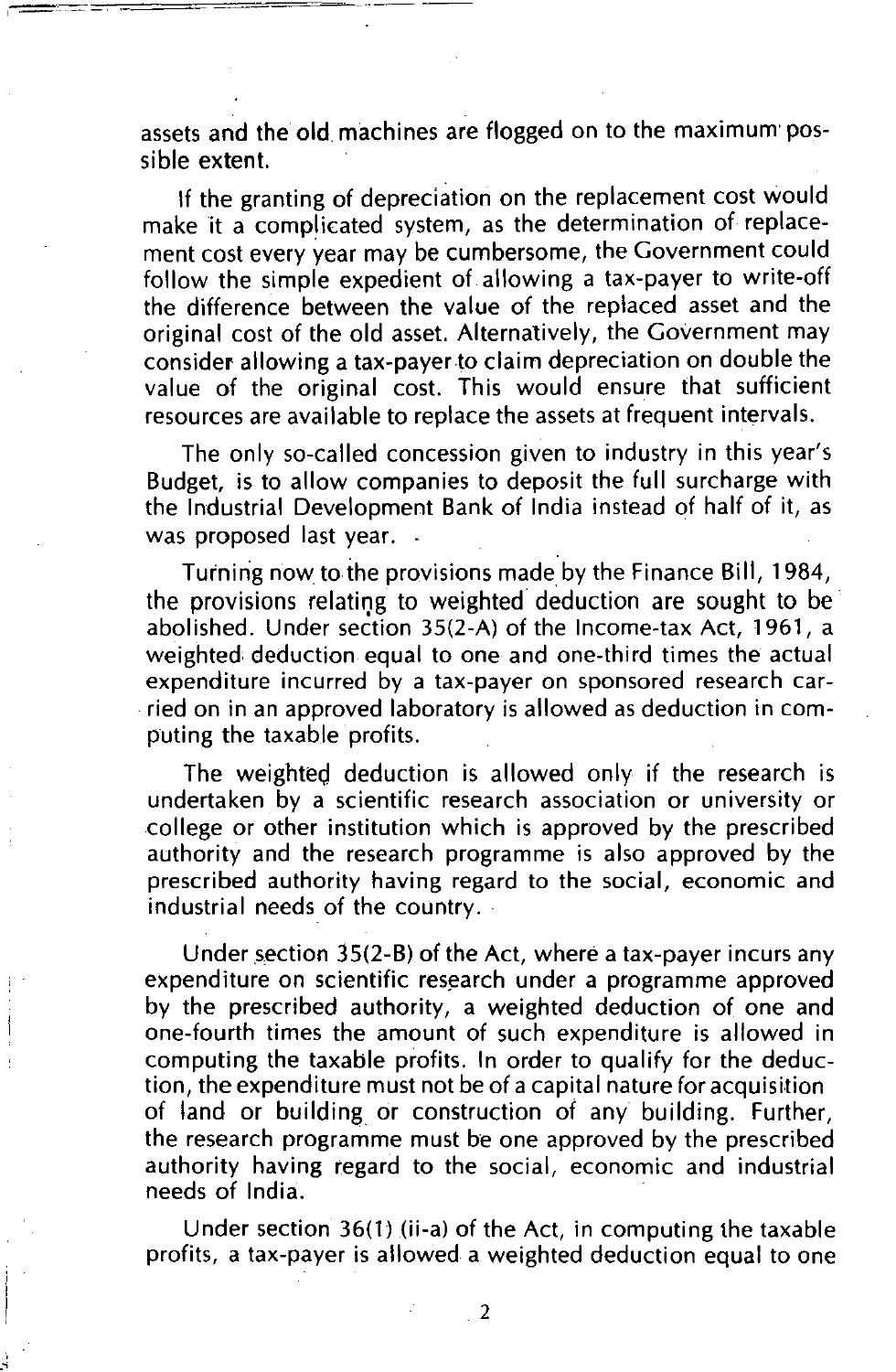and one-third times the amount of the expenditure incurred on payment of any salary to an employee who is totally blind or suffers from a permanent physical disability. The deduction is allowed only if the employee concerned is not in receipt of salary exceeding Rs.20,000 and the tax-payer produces before the Income-tax Officer in respect of the first assessment year for which the deduction is claimed, in relation to such employee, a certificate as to his total blindness from a registered medical practitioner being an oculist, or, as the case may be, a certificate as to the permanent physical disability from a registered medical practitioner.

All the aforesaid provisions are proposed to be deleted ostensibly with a view to simplify the tax law. If that is the intention of the Finance Minister, he can safely delete more than 50 per cent of the sections in the Income-tax Act which are utterly cumbersome and have been found to be counterproductive.

Section 33-B of the Income-tax Act provides for a deduction\_ by way of "rehabilitation allowance" for facilitating the re-establishment, reconstruction or revival of the business of an industrial undertaking in India which is discontinued because of extensive damage to or destruction of its building, machinery, plant or furniture as a direct result of natural calamities (such as flood, cyclone, earthquake), riot or civil disturbance, accidental fire, explosion or enemy action. This deduction is allowed in cases where such business is re-established, reconstructed or revived by the assessee within a period of three years from the end of the year in which it was discontinued.

The deduction. which is allowed in the computation of the profits of the year in which the business is so re-established, reconstructed or revived, is allowed in a-sum equal to 60 *per* cent of the "terminal allowance" admissible to the assessee under section 32(1)(iii) of the Income-tax Act in respect of the damaged or destroyed assets of the assessee's business. The expression "terminal allowance" means the deduction allowable in the year in which the building, machinery, plant or furniture used in a business is sold, discarded, demolished or destroyed. The allowance is equal to the amount by which the salvage value or the insurance money receivable in respect of such assets falls short of their written-down value.

Having regard to the fact that most of the industrial undertakings are adequately insured, the insurance money received by an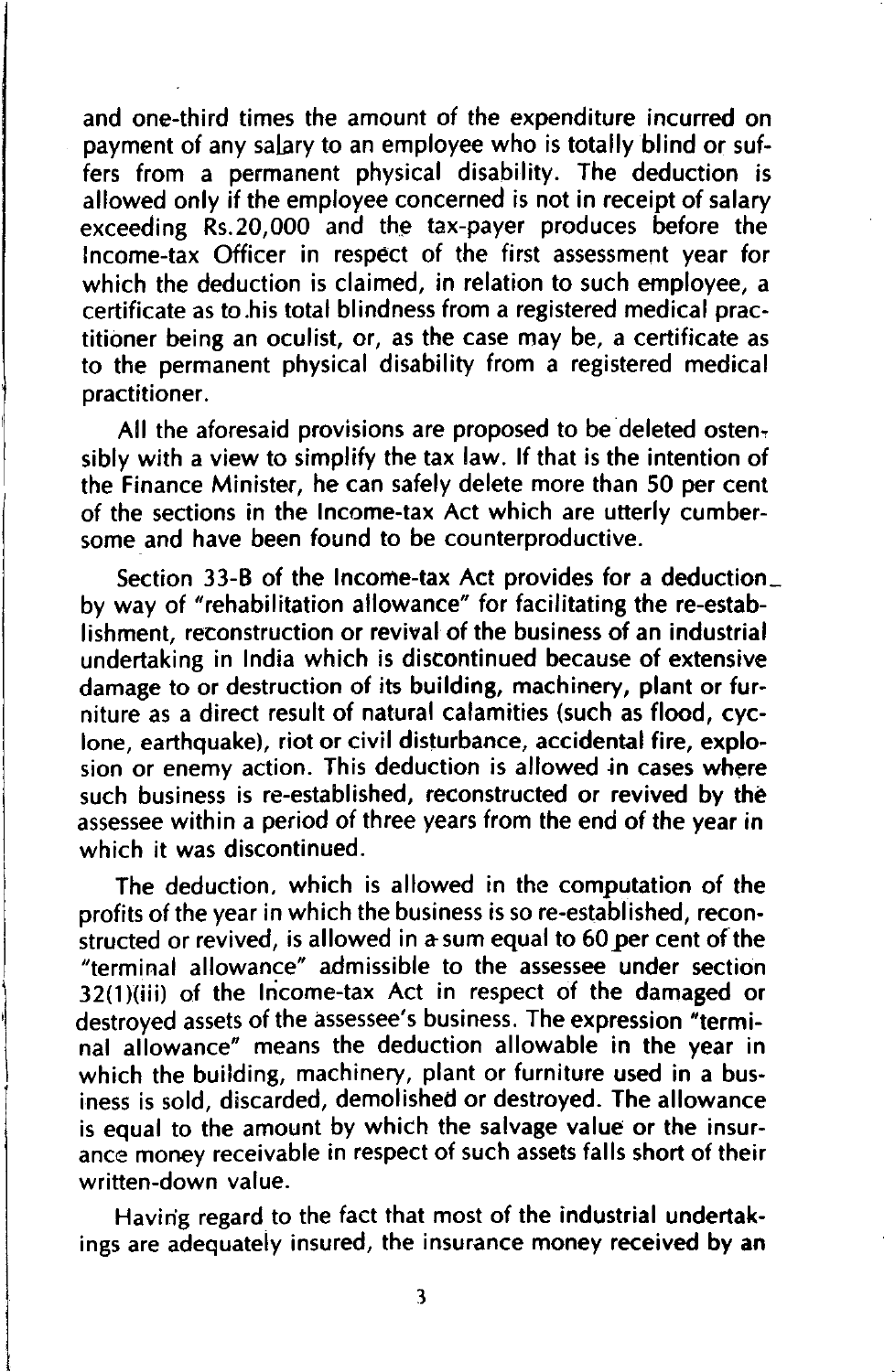assessee on the destruction of his industrial assets would ordinarily be more than their written-down value. In such cases, no terminal allowance will be admissible to the assessee and he will, therefore, also not be entitled to any rehabilitation allowance under section  $33-8$  of the Income-tax Act.

Besides, the deduction under section 33-B can be availed of by an assessee only when he starts earning profits from the industrial undertaking after it has been re-established, reconstructed or revived. The cash benefit of this concession is, therefore, deferred until the industrial undertaking starts earning adequate profits. Thus, the provision in section 33-B does not confer any significant benefit on the assessees.

For the aforesaid reasons, section 33-B is proposed to be discontinued with effect from the Assessment Year 1985-86.

Under the existing provisions of section 35-C of the Incometax Act, a company or a co-operative society which uses the products of agriculture, animal husbandry or dairy or poultry farming as raw materials or processes such products, is eligble for a deduction of the amounts of expenditure incurred, whether directly or through an approved association or body, in the provision of agricultural inputs and extension services to cultivators, growers or producers·of such products.

The claim under section 35-C, being an expenditure-linked concession, is ·liable to misuse as the evidence of expenditure incurred can be easily manipulated, thereby conferring tax benefit to the tax-payer without corresponding gain to the growers and producers of goods and services. The weighted deduction in this regard is proposed to be abolished in respect of expenditure incurred after 29th February, 1984.

In paragraph 10 of the Finance Minister's speech, it has been mentioned, "we have not faltered in our commitment to the welfare of our people". However, one of the proposals made by him will directly affect welfare activities carried on by employers.

Sums contributed by an employer to a recognised provident fund, an approved superannuation fund and an approved gratuity fund are deducted in computing his taxable profits. Expenditure actually incurred on the welfare of employees is also allowed as deduction. Certain employers have created irrevocable trusts, pstensibly for the welfare of employees, and transferred to such trusts substantial amounts by way of contribution.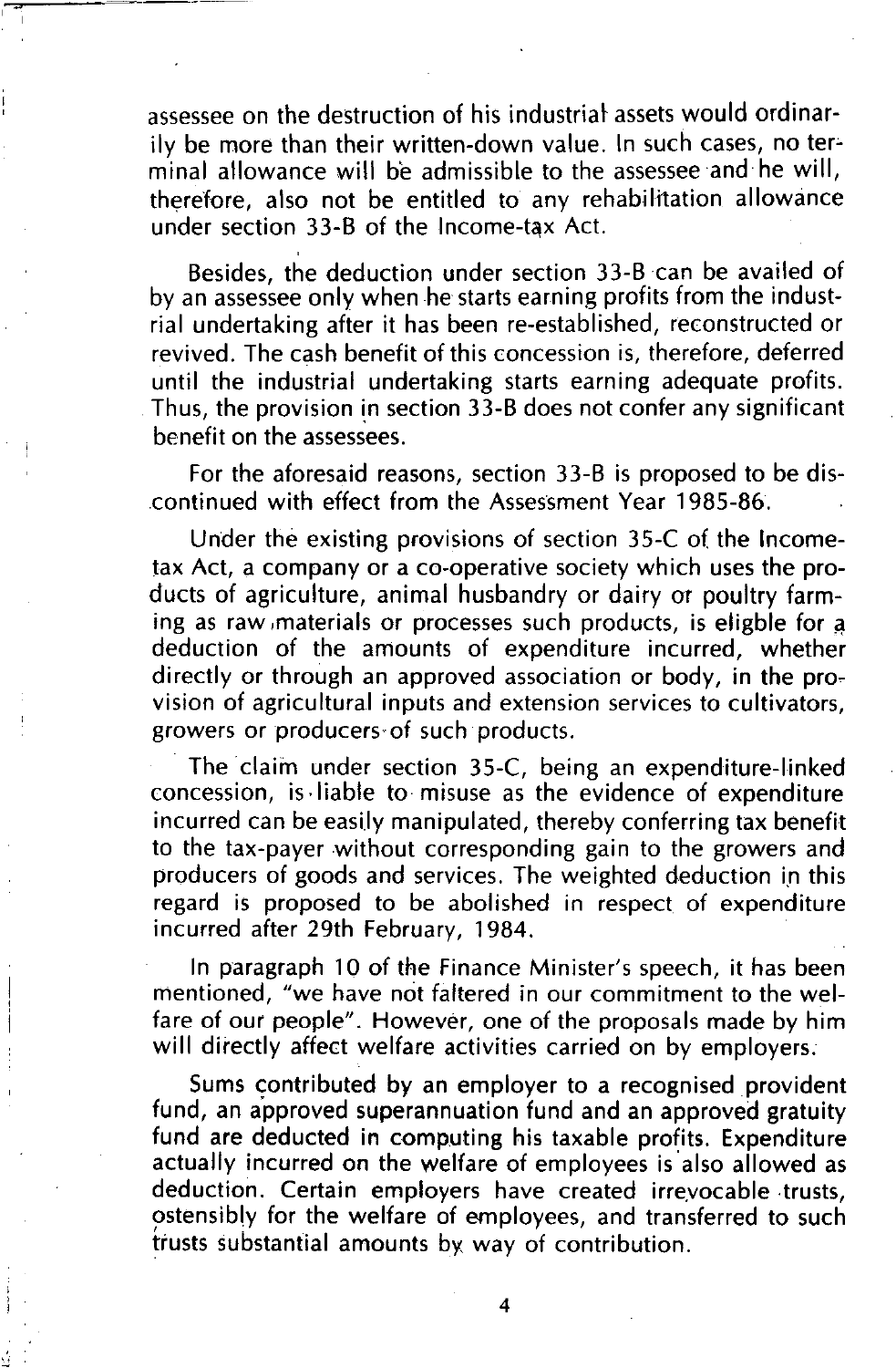Some of these trusts have been set up as discretionary trusts with absolute discretion to the trustees to utilise the trust property in such manner as they may think fit for the benefit of the employees, without any scheme or safeguards for the proper disbursement of these funds. Investment of trust funds has also been left to the complete discretion of the trustees. According to the Finance Minister, such trusts are, therefore, intended to be used as a vehicle for tax avoidance by claiming deduction in respect of such contributions, which may even flow back to the employer in the form of deposit.

If it is the opinion of the Finance Minister that trusts are being used as a vehicle for tax avoidance, in view of the fact that investment of trust funds is left to the discretion of the trustees, he could have provided that such funds should be invested in the manner laid down in section 11(5), as applicable to charitable trusts. Further, some guidelines could be provided for disbursing the funds of the trust.

To deny deduction for the contributions made to such a trust and, that too, with retrospective effect, strikes at the root of welfare activities undertaken by employers. It is most unfair to prevent genuine welfare activities only because there is some probability of there being some misuse. Such misuse could be prevented instead of destroying the very concept of welfare.

At a time when foreign exchange reserves are falling, import substitution is necessary with a view to cut down dependence on imports. Import substitution can only be achieved by carrying on scientific research.

It is, therefore, strange that the deduction in respect of expenditure on land is sought to be denied where the land is used for research activities.

Coupled with the withdrawal of the deduction under section 35(2-B), this provision will have a deleterious effect on the research programmes which are already in hand.

Section 80-N of the Income-tax Act provides for a deduction of the whole of the income of an Indian company received by way of dividends on shares allotted to it in a foreign company in consideration for the provision of technical "know-how" or technical services rendered to such foreign company in the computation of its taxable income.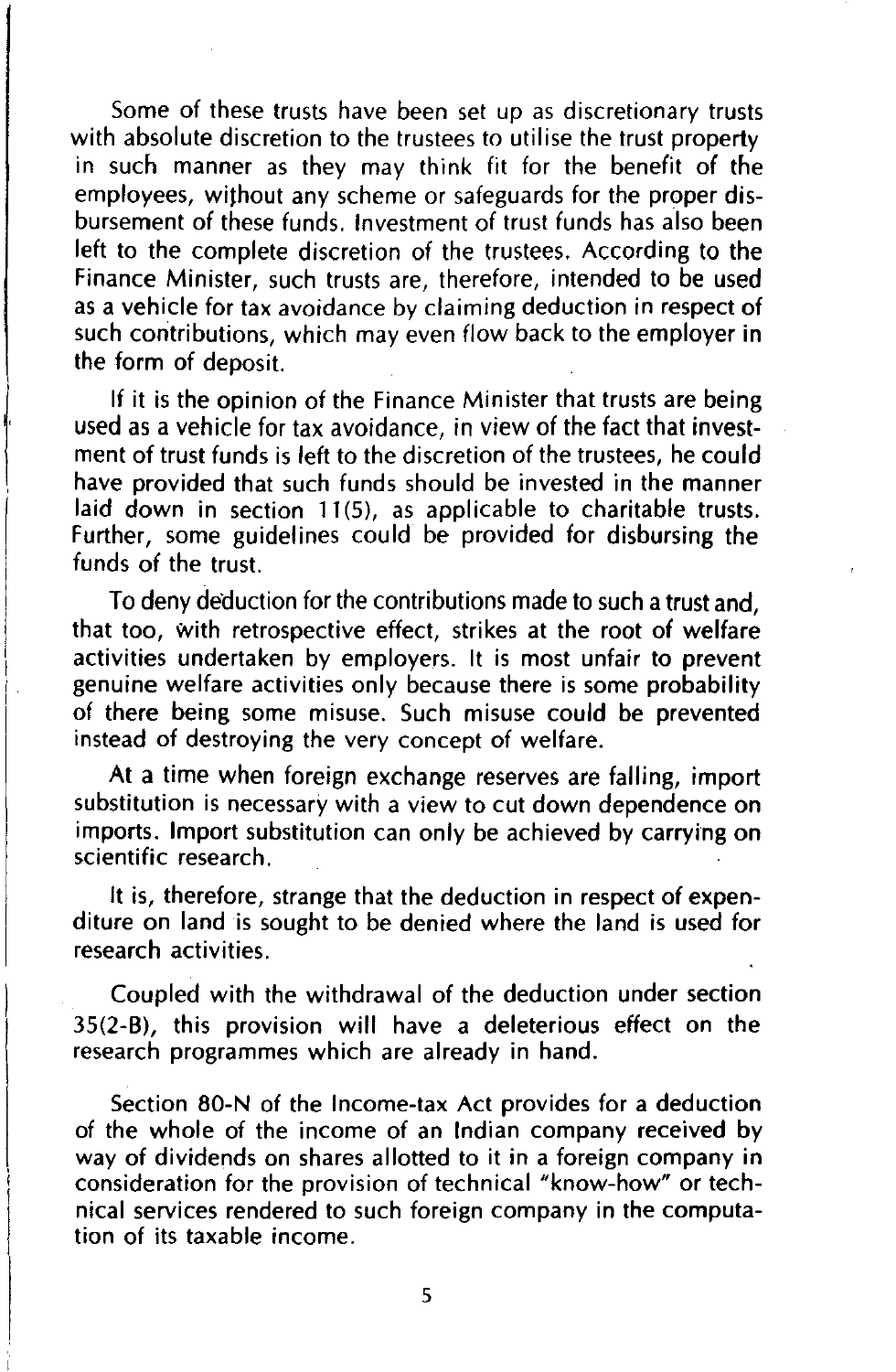This tax concession is available only if the agreement under which the technical "know-how" or technical services are provided to the foreign company is approved by the Central Board of Direct Taxes. The exemption is limited to the extent such income is received in convertible foreign exchange in India or having been received in convertible foreign exchange outside India, or having been converted into convertible foreign exchange outside India, is brought into India by or on behalf of the Indian company in accordance with the law regulating payments and dealings in foreign exchange.

~-~~-----~-------

I ;\_.\_

Section 80·0 of the Income-tax Act also provides for a deduction of the whole of the income of an Indian company received by way of royalty, commision, fees, or any similar payment from the Government of a foreign· State or a foreign enterprise for the provision of technical know-how or technical services in the computation of taxable, income. This tax concession also is available only if the royalty, etc. is received under an agreement approved by the Central Board of Direct Taxes.

The exemption is limited to the extent the income so derived is received in convertible foreign exchange in India or having ·been received in convertible foreign exchange outside India, or having been converted into convertible foreign exchange outside India, is brought into India by or on behalf of the Indian company in accordance with the law regulating payments and dealings in foreign exchange.

When these provisions are made with the avowed objective of encouraging export of technology and earning adequate foreign exchange, the proposal of the Government to reduce the exemption from 100 per cent to 50 per cent in both these cases, needs to be assailed as it would retard the flow of foreign currency and would not provide sufficient impetus to export of technology.

The reduction of another corporate relief under section 80-M in respect of priority industries from 100 per cent to 60 per cent would prevent companies from promoting new ventures in subsidiary companies.

Under section 40(c) of the Income-tax Act, expenditure incurred by a company on the provision of any remuneration or benefit or amenity to a Director or person who has a substantial interest in the company or to a relative of the Director or of such person, and expenditure or allowance in respect of any assets of the company which are used by such person for his own purposes or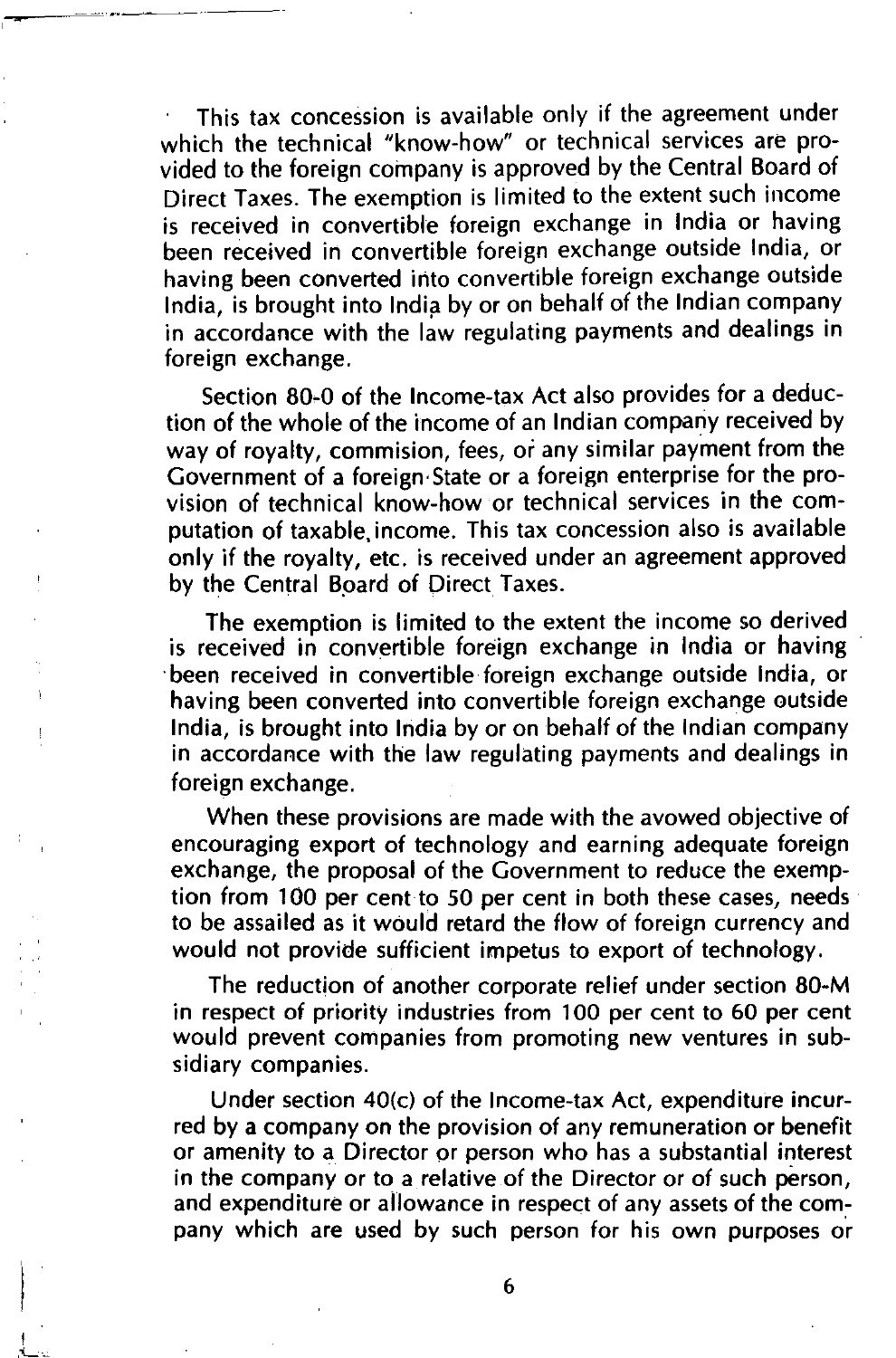benefit, is not allowable as a deduction in computing the taxable profits of the company, to the extent such expenditure or allowance is, in the opinion of the Income-tax Officer, excessive or unreasonable.

The aggregate of such expenditure and allowance is further subject to an overall ceiling limit of Rs.72,000 in a year, in respect of any one Director or person who has a substantial interest in the company or a relative of the Director or of such person. Where expenditure or allowance relates to only a part of a year, the monetary ceiling is the amount calculated at the rate of Rs. 6,000 per month or part of a month comprised in the period to which the expenditure or allowance relates.

Section 40-A(S) of the Income-tax Act also places certain ceiling limits on the deductible amount of expenditure incurred by a tax-payer on account of payment of salary to any employee or a former employee or in providing any perquisite, etc., to any such employee. Under this provision, expenditure incurred by a taxpayer on the payment of salary to an employee in respect of the period of his employment in India during the relevant year is not allowed as deduction in computing the taxable profits of the employer to the extent it exceeds an amount calculated at the rate of Rs. 5,000 for each month or part of a month.

In addition, the aggregate of expenditure incurred by a taxpayer in providing any perquisites, whether convertible into money or not, to an employee and the amount of expenditure or allowance (such as depreciation allowance) in respect of assets of the tax-payer used by the employee for his own purposes or benefit, is not allowed as deduction in computing the income from business or profession, to the extent it exceeds 20 per cent of the amount of salary payable or an amount calculated at the rate of Rs. 1,000 for each month or part thereof comprised in the period of employment in India during the relevant accounting year, whichever is less.

In the case of a person who ceased to be an employee of the tax-payer, at any time during the twenty-four months immediately preceding the relevant year, the ceiling limit in respect of any expenditure by way of fees for services rendered or where the taxpayer has also incurred in relation to such person any expenditure by way of salary, the aggregate of such expenditure by way of fees and salarv is Rs. 60,000 per annum.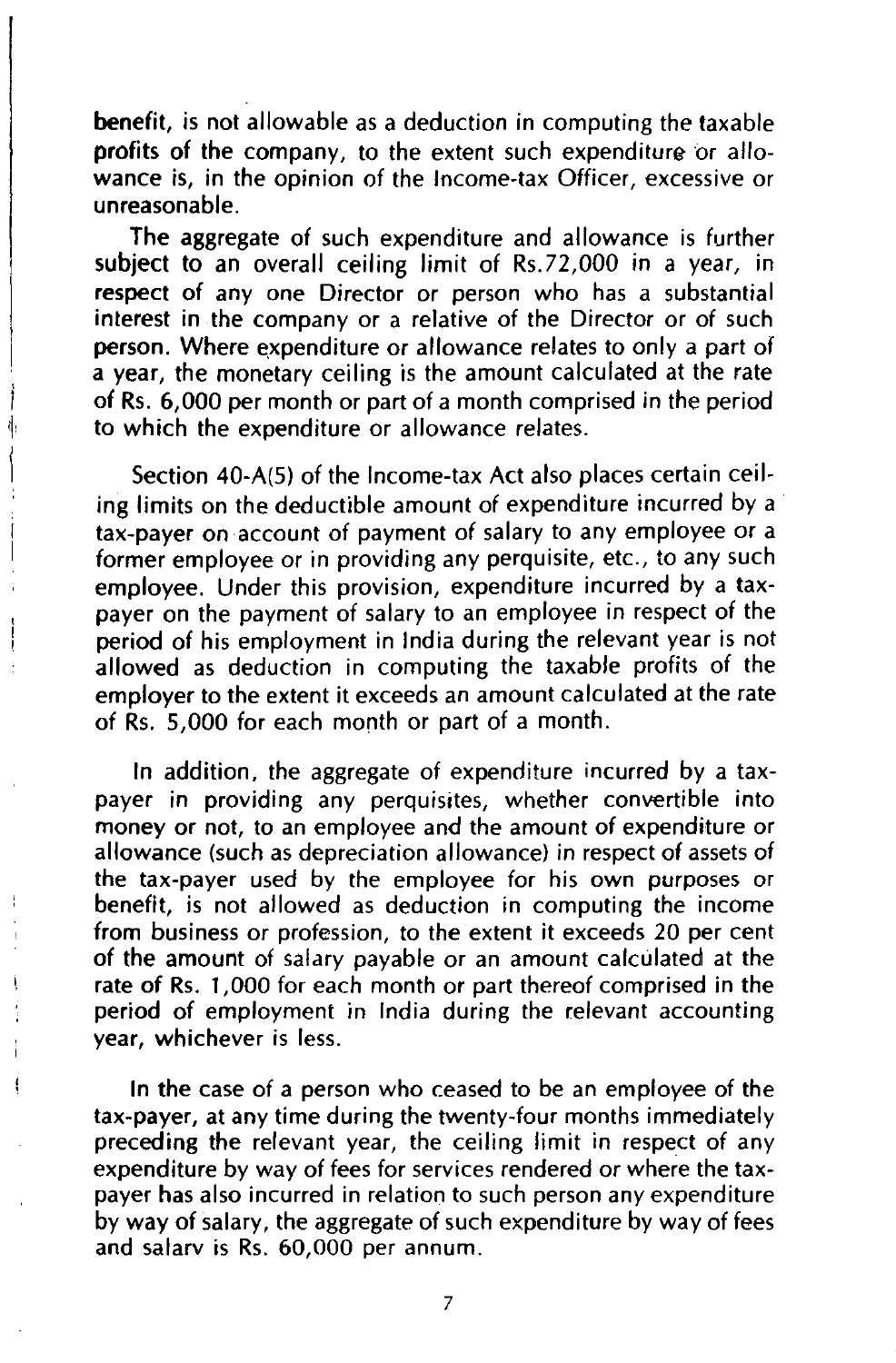Having regard to the guidelines issued by the Company Law Board in regard to managerial remuneration, the Finance Bill, 1984 seeks to raise the aforesaid monetary limits as under :-

- (i) the monthly ceiling limit of Rs.6,000 under section 40(c) will be raised to Rs.8,500 and the overall ceiling limit under the said section will be raised from Rs.72,000 to Rs.l ,02,000;
- (ii) the monetary ceiling limit under section 40-A(S) will be raised from Rs.S,OOO to Rs.7,500 per month;
- (iii) in the case of a person who at any time during the twenty-four months immediately preceding the relevant year was an employee of the tax-payer, the ceiling in respect of fees paid or the aggregate of fees and salary paid to such person, is proposed to be raised from Rs.60,000 to Rs.90,000.

Expenditure incurred on payment of any salary to a research worker engaged in scientific research during any one or more of the three years immediately preceding the commencement of business, which is deemed under section 35(1)(i) of the Income-tax Act to have been laid out or expended in the accounting year in which the business is commenced, is allowed in the hands of the employer to the extent it does not exceed Rs.S,OOO for each month or part thereof comprised in the period of employment during the accounting year in which the business is commenced and in the period of his employment during which he was engaged in scientific research during the three years immediately preceding that year.

In consequence of the increase in deductible amount of remuneration from Rs.S,OOO to Rs.7,500, it is proposed to provide that in relation to any such period of employment falling in the accounting year relevant to the assessment year 1985-86 and any subsequent year, the deductible remuneration will be taken at Rs.7,500 as against Rs.S,OOO under the existing provision.

Thus, none of these provisions would make any difference to the stagnant industfial sector which will certainly not be able to achieve the target of 9 per cent industrial growth fixed under the Seventh 5-Year Plan.

## **PROPOSALS AFFECTING INDIVIDUALS**

The Finance Minister has to be congratulated for his bold measure in reducing the rates of personal income-tax at almost all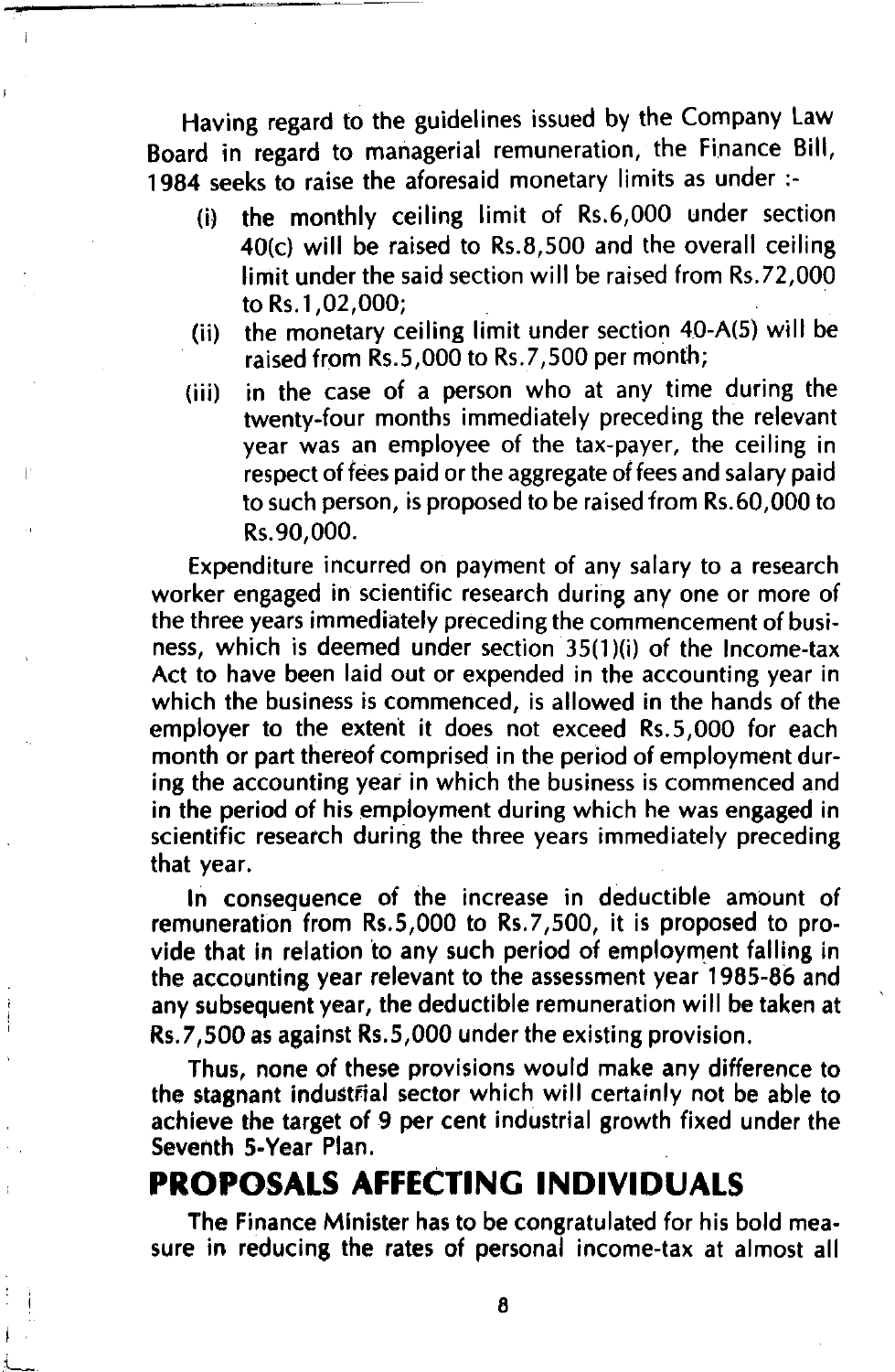levels, though it is difficult to understand his reason for not doing so on the slab of income ranging from Rs.40,000 to Rs.50,000.

The increase in the wealth-tax exemption for houses from Rs. 1 lakh to Rs.2 lakhs seems to be attractive at first sight but, on closer scrutiny, it is almost meaningless because after the introduction of Rule 1-BB in the Wealth-tax Rules, the valuecof a residential house has come down substantially to a figure of less than Rs.1 lakh. Hence, the increase in the limit to Rs.2 lakhs would affect a very microscopically small number of wealthtax payers.

The increase in the exemption limit in respect of investment in certain financial assets from Rs. 1.65 lakhs to Rs. 2.65 lakhs, is a step in the right direction.

However, no corresponding increase has been given to exempt a further amount of dividends from shares, interest on bank deposits, etc. The overall limit of Rs. 10,000 prevailing at present, including the exemption for units, would continue.

Therefore, while a part of the wealth would be exempt from wealth-tax, the income earned therefrom would not have the same tax advantage, but would be taxable in excess of the limit of Rs. 10,000. The Finance Minister has taken a very retrograde step in abolishing section 80-CC of the Income-tax Act, 1961.

Under the existing provisions of this section, individuals, Hindu Undivided Families and associations of persons or bodies of individuals consisting only of husband and wife governed by the system of community of property in force in the Union Territories of Dadra and Nagar Haveli, Goa, Daman and Diu who acquire any equity shares forming part of the eligible issue of capital of new industrial companies or public housing finance companies are entitled to a deduction, in the computation of their taxable income, of an amount equal to 50 per cent of the cost of such shares, subject to a maximum amount of investment of Rs.20,000.

The tax deduction under this section was allowed to stimulate investment in certain categories of new equity shares. Thus, it is deplorable that the provision meant to stimulate investment has been withdrawn with effect from the Assessment Year 1984-85 in respect of shares offered for public subscription after 29th February, 1984.

t

9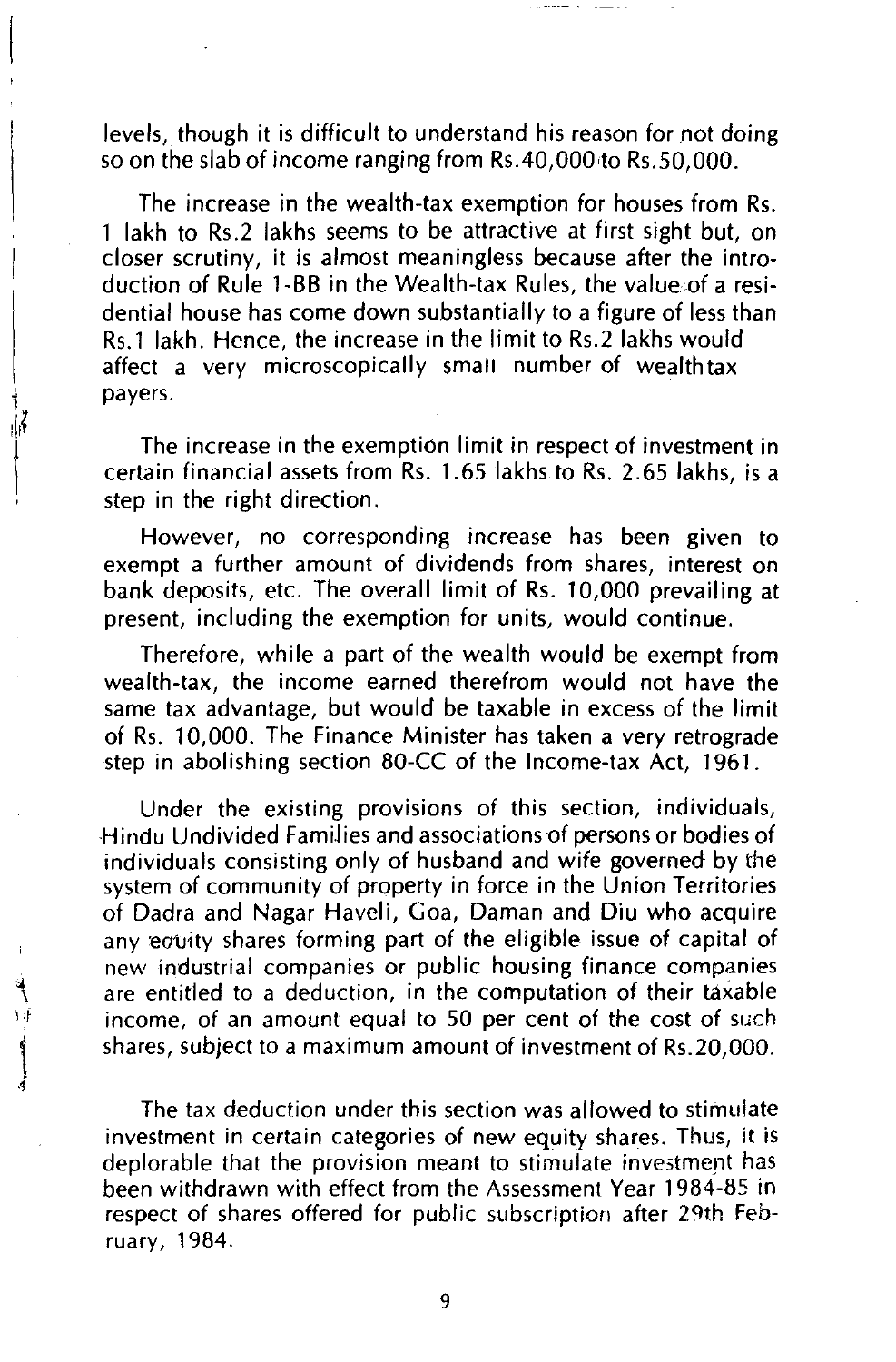Section 80-D of the Income-tax Act provides for the allowance of a 'deduction in the computation of total income of individuals and Hindu Undivided Families resident in India with reference to the expenditure incurred ori medical treatment (including nursing) of handicapped dependants, suffering from a physical or mental disability which a registered medical practitioner certifies has the effect of reducing such person's capacity for normal work or engaging in gainful employment.

Under the existing provisions, the maximum allowable deduction is Rs. 4,800 in case of hospitalisation for 182 days or more and Rs. 1,000 in other cases. The benefit of this section has been withdrawn with effect from the Assessment Year 1985-86.

Under section 80-U of the Income-tax Act, a resident individual who is either totally blind or is subject to or suffers from a permanent physical disability (other than blindness) which has the effect of reducing substantially his capacity for engaging in a gainful employment or ocupation is allowed a deduction of Rs. 10,000 in the computation of his taxable income. In order to avail of this deduction, such an individual has to produce before the Income-tax Officer in the first assessment year for which the deduction is claimed, in a case of total blindness, a certificate from a registered medical practitioner being an oculist, and in the case of any other permanent physical disability, a certificate from a registered medical practitioner.

This concession has led to litigation as claims for deduction under this provision have been made even by persons with a physical disability of a relatively minor nature. With a view to preventing disputes and litigation on this issue, it is proposed to empower the Central Board of Direct Taxes to frame rules for specifying the various categories of permanent physical disabilities for the purposes of this section.

A person who is suffering from one of the specified disabilities will alone be eligible for the tax concession under this provision. In specifying the categories of permanent physical disabilities, the Board will have to take into account the nature of such disability and the effect such disability is likely to have on the capacity of the person suffering therefrom to engage in gainful employment or occupation.

Under the existing provisions of the Income-tax Act, income derived by a tax-payer from investments in specified categories of financial assets is exempt under section 80~L upto ·an aggregate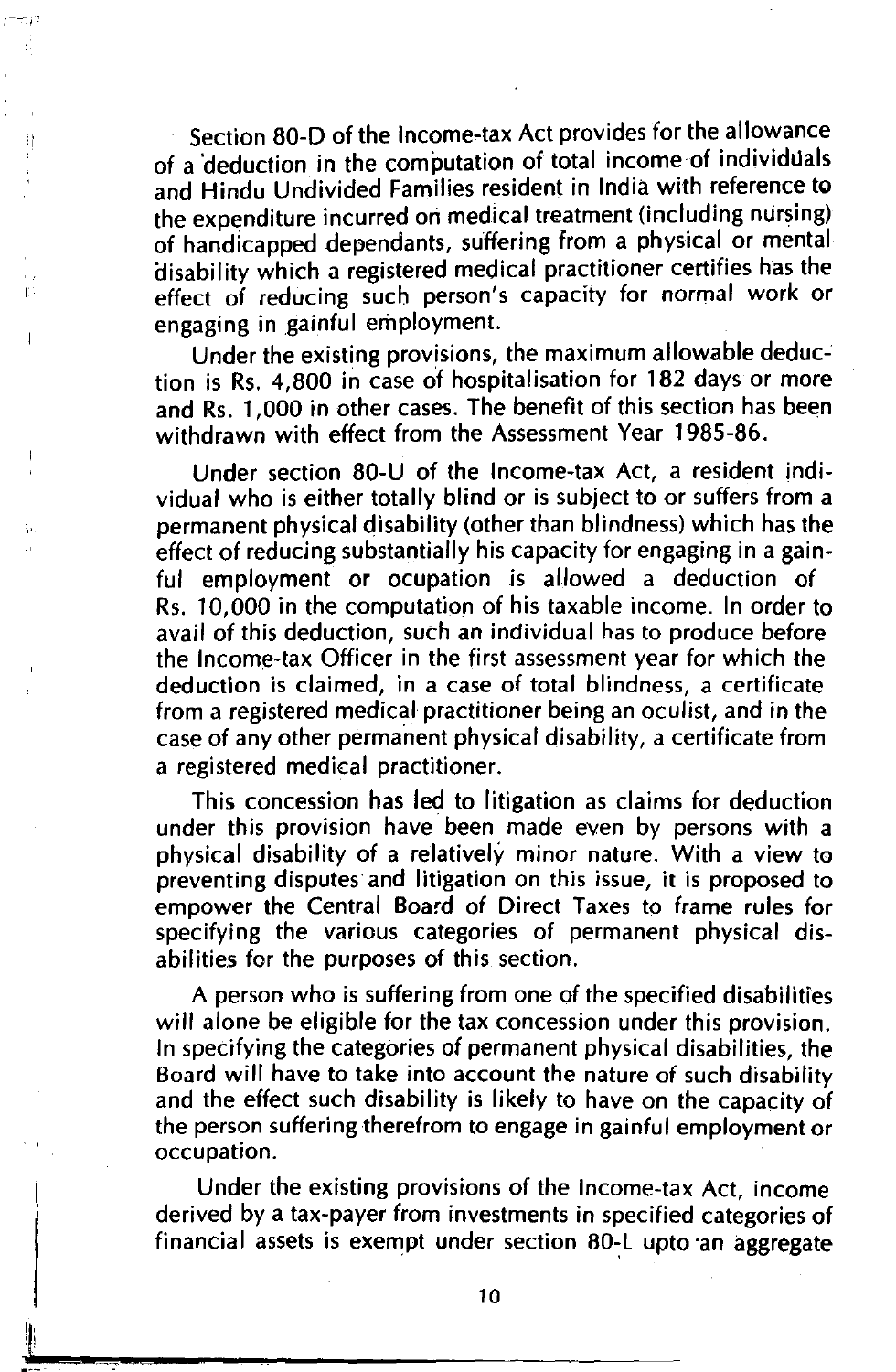amount of Rs. 7,000. The financial assets specified for this purpose include shares in Indian companies, units·in the Unit Trust . of India and deposits with banking companies.

In addition, under a separate provision contained in the Unit Trust of India Act, 1963, a further deduction upto Rs.3,000 is allowed in respect of income received on units of the Unit Trust of India Act.

The Finance Bill, 1984, seeks to enlarge the list of specified financial assets to include deposits under such National Deposit Scheme, as may be framed by the Central Government and notified by it in this behalf in the Official Gazette.

In addition to deposits with banking companies, deposits with any bank established by or under any law made by Parliament are also eligible for this tax exemption if the bank is approved by the Central Government for the purposes of this concession. It is proposed to issue a notification approving the Industrial Development Bank of India for the purposes of this concession.

As stated above, a separate exemption of up to Rs.3,000 is allowed in respect of income on units of the Unit Trust of India. It is proposed to place deposits under any notified National Deposit Scheme on par with units of the Unit Trust of India. It is accordingly proposed to make a provision in the Income-tax Act to the effect that where the gross total income of the tax-payer includes any income by way of interest on such deposits or income in respect of units of the Unit Trust of India, the tax-payer will be eligible for a further deduction upto a maximum of Rs.3,000.

Under the provisions of the Income-tax Act, income-tax is deductible at source on payment of any income chargeable under the head "Interest on Securities". The Act also provides for deduction of incomet-tax at source from income by way of dividends paid by an Indian company or a company which has made the prescribed arrangements for the declaration and payment of dividends within India.

The requirement of deduction of tax at source from such incomes is dispensed with in certain circumstances, subject to the fulfilment of certain conditions, including procedural formalities, laid down in the law. With a view to avoiding paper work and inconvenience to small investors, the Finance Bill, 1984, seeks to make certain modifications in the relevant provisions of the Income-tax Act.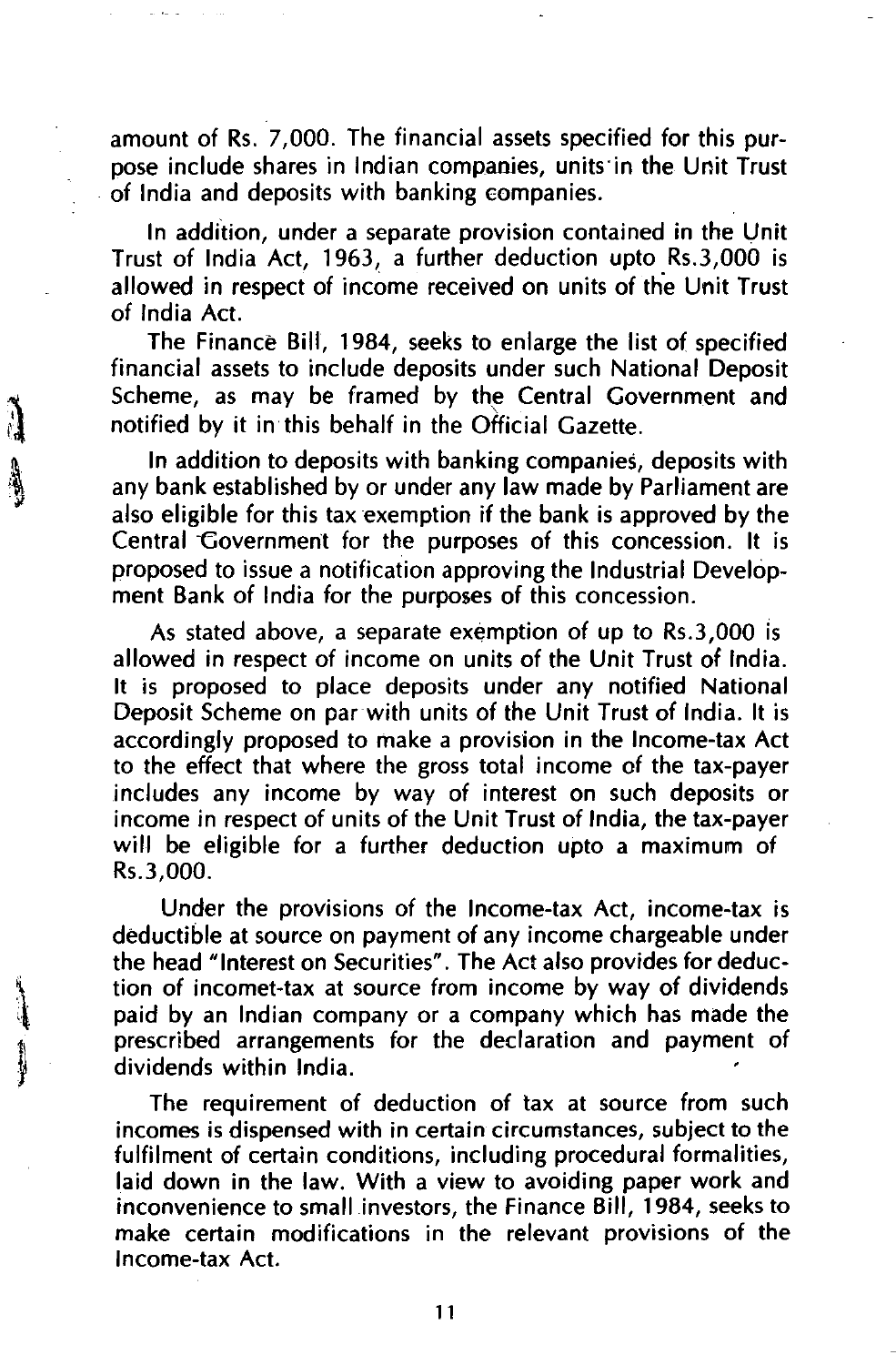The effect of the proposed modification will be that it will not be necessary to deduct tax at source from any interest on debentures paid to an individual, who is resident in India if the following conditions are fulfilled, namely  $:=$ 

- (i) the debentures have been issued by a company in which the public are substantially interested :
- (ii) the debentures are listed in a recognised stock exchange in India;
- (iii) the interest is paid by the company by an account payee cheque; and
- (iv) the aggregate amount of interest paid or likely to be paid by the company to the holder of the debentures during the financial year does not exceed Rs.l,OOO.

Similarly, it will not be necessary to deduct tax from income by way of dividends paid by a company in which the public are substantially interested to a shareholder, being an individual who is resident in India, if  $-$ 

- (a) the dividends are paid by such company by an account payee cheque; and
- (b) the amount of such dividends or, as the case may be, the aggregate amount of such.dividends distributed or paid, or likely to be distributed or paid, during the financial year by such company to the shareholder does not exceed Rs. 1,000.

Under the provisions. contained in Chapter XX-A of the Income-tax Act, the Central Government is empowered, subject to the fulfilment of certain conditions, to acquire any immovable property having a fair market value exceeding Rs.25,000 in cases where the declared consideration for transfer of the property is less than the fair market value of the property on the date of transfer.

With a view to eliminating unproductive work in handling a large number of relatively smaller cases, it is proposed to amend section 269-C contained in Chapter XX-A of the Income-tax Act to raise the aforesaid monetary limit to Rs.SO,OOO.

Section 269-F of the Act lays down the procedure for hearing of objections by the competent authority before an Order of acquisition may be made by him. One of the conditions to be fulfilled before any such Order is made is that the competent authority must be satisfied that the fair market value of the immovable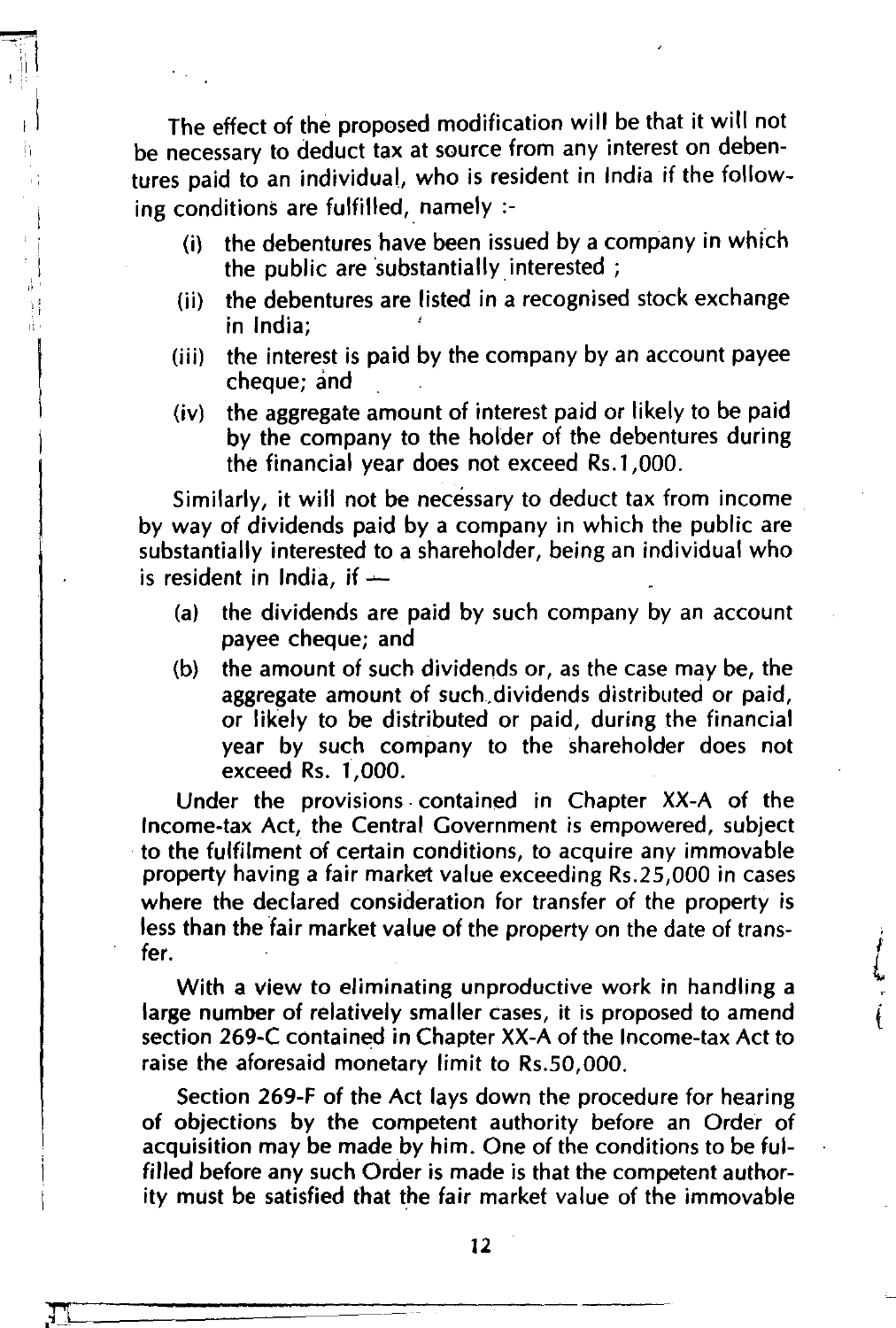property to which the proceedings relate exceeds Rs. 25,000. Consequential to the proposed amendment to section 269-C, it is proposed to amend section 269-F of the Act to raise the aforesaid monetary limit to Rs.50,000.

 $~\rightarrow~$   $~\rightarrow~$ 

Under section 269-P of the Act, any person presenting a document for transferring any immovable property for an apparent consideration exceeding Rs.l 0,000 is required to furnish to the registering officer a statement in the prescribed form in duplicate in respect of such transfer. With a view to eliminating unproductive. work in handling a large number of relatively smaller cases, the Finance Bill, 1984 seeks to amend section 269-P of the Act to raise the aforesaid monetary limit to Rs.25,000.

Under the existing provisions of the Wealth-tax Act, the value of specified assets, such as shares in Indian companies, units in the Unit Trust of India and deposits with banking companies, is exempt from levy of wealth-tax upto an aggregate amount of Rs. 1 ,65,000. With a view to providing a further stimulus for investment in such assets, it is proposed to raise the amount of exemption under the provision to Rs.2,65,000.

It is also proposed to include in the list of assets qualifying for this exemption, the following financial assets, namely :-

- (a) deposits with the Industrial Development Bank of India; and
- (b) deposits under such National Deposit Scheme as may be framed by the Central Government and notified by it in this behalf in the Official Gazette.

As in the case of other financial assets, exemption in respect of the aforesaid assets will be available only where such assets have been held by the tax-payer for the period of six months ending with the relevant valuation date.

In addition to the aforesaid exemption under the Wealth-tax Act, a further exemption of upto Rs.35,000 is allowed under the Unit Trust of India Act, 1963, in respect of the units of the Unit Trust of India. It is proposed to place deposits under the National Deposit Scheme referred to in the preceding paragraph on par with units of the Unit Trust of India.

It is accordingly proposed to make a provision in the Wealthtax Act to the effect that where the net wealth of the tax-payer includes any units of the Unit Trust of India or deposits under the National Deposit Scheme, the tax-payer will, be eligible for a further exemption upto a maximum of Rs.35,000.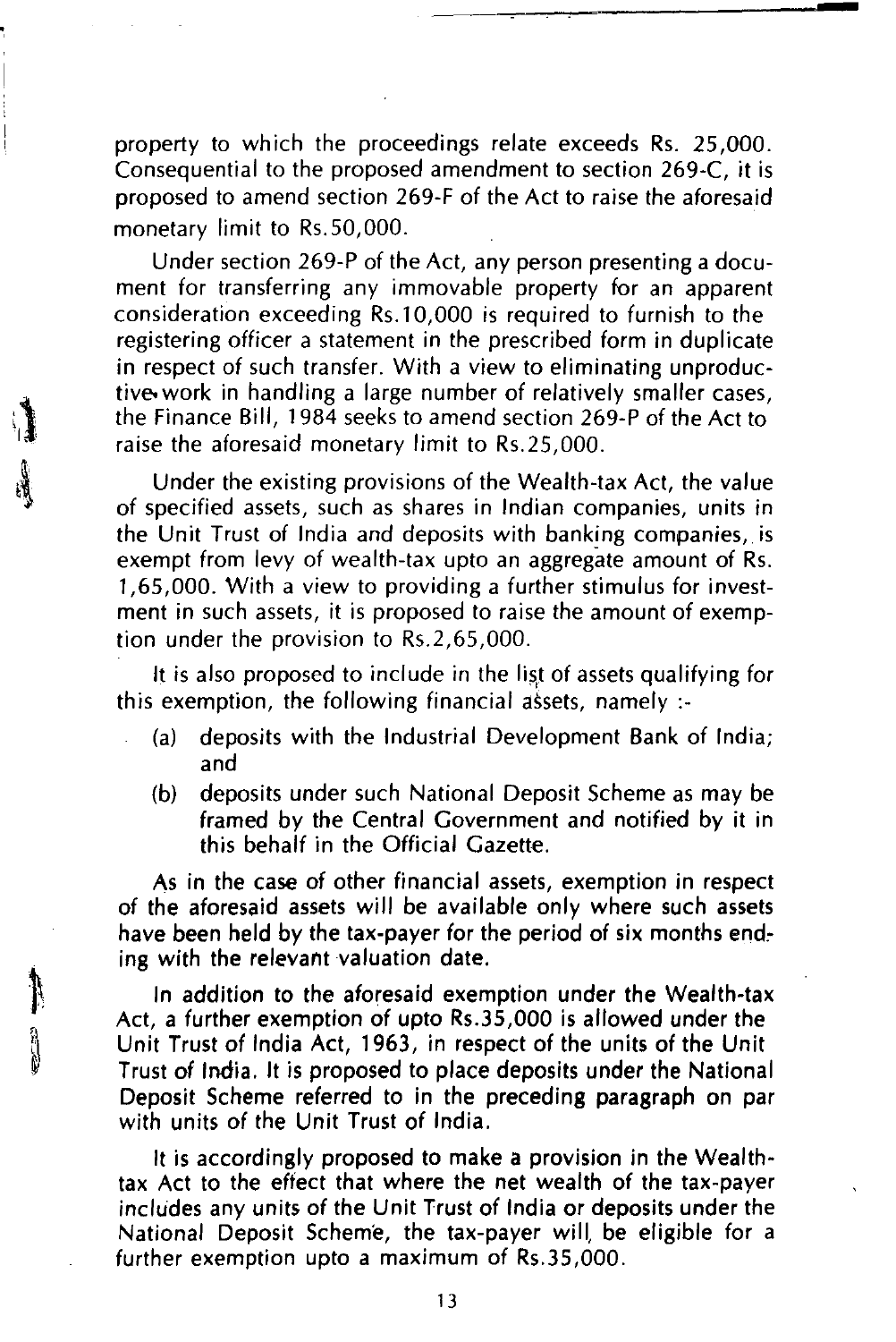Under the existing provisions of the Wealth-tax Act, the value of one house (or part of a house) belonging to the tax-payer is exempt from wealth-tax upto Rs. 1 lakh. The proposed amendment seeks to raise this limit to Rs. 2 lakhs. However, this amendment would bring relief to just a handful of wealth-tax payers who have vast properties.

This is because after the introduction of Rule 1-BB in the Wealth-tax Rules, the value of residential houses has come down drastically since, under this provision, it is only necessary to take the net maintainable rent and multiply by the factor provided in the Rule depending upon whether the land on which the residential house is located is freehold or leasehold.

In respect of old buildings where the standard rent is considerably less, the value of a house under Rule 1-BB would be negligible and, in a vast majority of cases, it has been less than Rs.1 lakh, which is the limit of exemption prevailing at present. Thus, the increase in the exemption limit from Rs.1 lakh to Rs.2 lakhs, would make no material difference to the tax liability of wealthtax payers.

### **MISCELLANEOUS PROVISIONS**

Accounts maintained by companies are required to be audited under the Companies Act, 1956. Accounts maintained by cooperative societies are also required to be audited under the Cooperative Societies Act, 1912. There is, however, no obligation on other categories of tax-payers to get their accounts audited.

A proper audit for tax purposes would ensure that the books of account and other records are properly maintained and that they faithfully reflect the income of the tax-payer and claims for deductions are correctly made by him. Such audit would also help in checking fraudulent practices. It can also facilitate the administration of tax laws by a proper presentation of the accounts before the tax authorities and considerably saving the time of assessing Officers in carrying out routine verifications, like checking correctness of totals and verifying whether purchases and sales are properly vouched or not. The time of the assessing Officers thus saved could be utilised for attending to more important investigational aspects of a case.

Having regard to the foregoing considerations, the Finance Bill, 1984, seeks to make a new provision in the Income-tax Act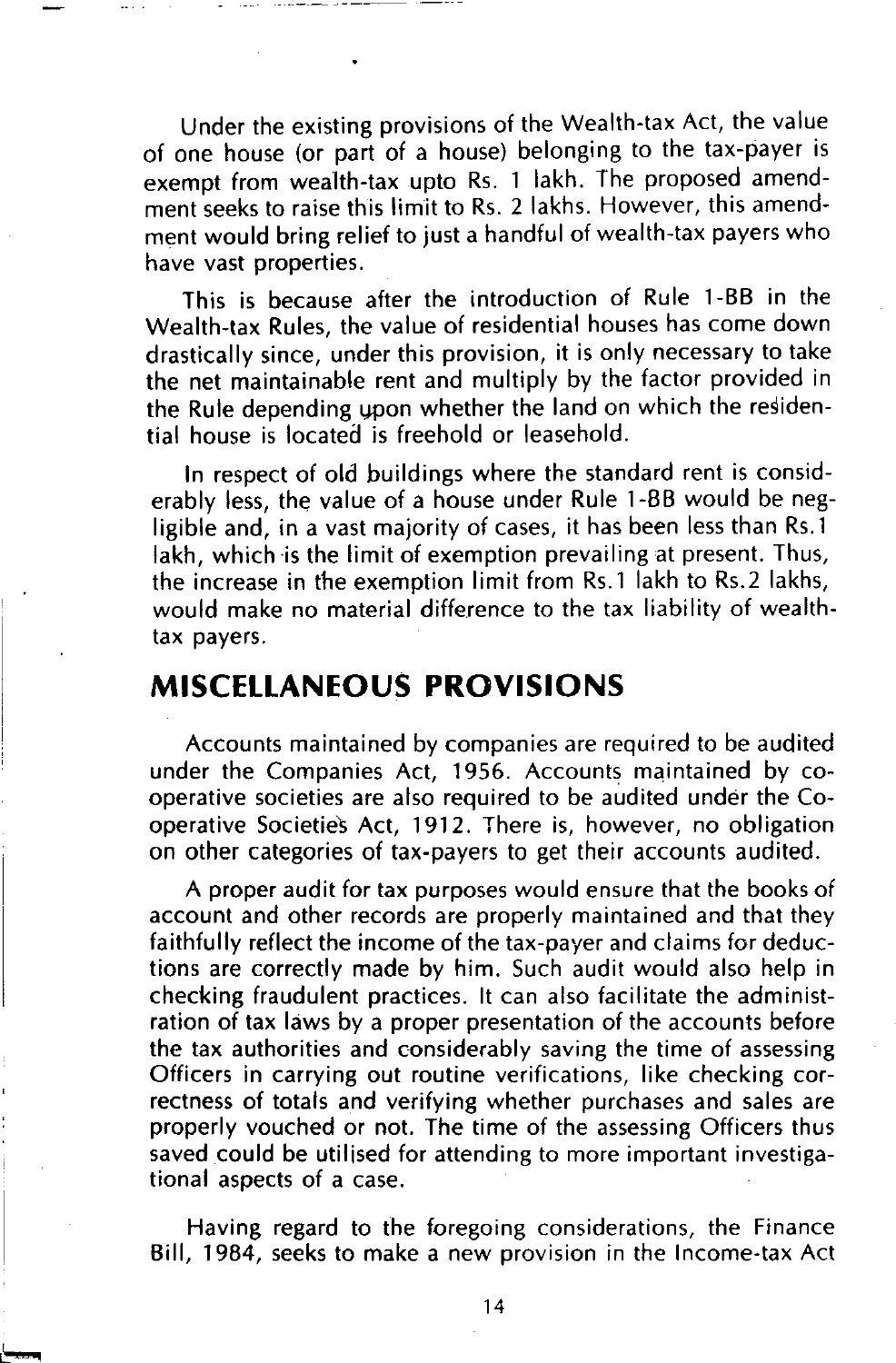maklng it obligatory for a person carrying on business to get his accounts audited before the "specified date" by an "accountant", if the total sales, turnover or gross receipts in business for the accounting year or years relevant to the Assessment Year 1985-86 or any subsequent assessment year exceed or exceeds twenty lakh Rupees.

A person carrying on profession will also have to get his accounts audited before the "specified date", if his gross receipts in profession for an accounting year or years relevant to any of the aforesaid assessment years exceed ten lakh Rupees. The proposed new provision also casts an obligation on such persons to obtain before the "specified date" a report of the audit in the prescribed form duly signed and verified by the "accountant" setting forth such particulars as may be prescribed by rules made in this behalf by the Central Board of Direct Taxes.

In cases where accounts are required to be audited by or under any other law (as in the case of companies and co-operative societies), it will suffice if the accounts are audited under such other law before the "specified date" and the assessee obtains before the said date the report of the audit as required under such other law, and also a report of audit in the form to be prescribed by the Central Board of Direct Taxes.

For the purposes of the proposed provision, the term "accountant" will have the same meaning as in the Explanation below sub-section (2) of section 288 of the Income-tax Act. The expression "specified date", in relation to the accounts of any accounting year or years relevant to any assessment year, would mean the date of the expiry of four months from the end of the accounting year, or where the assessee has more than one accounting year, from the end of the accounting year which expired last before the commencement of that assessment year or the 30th June of that assessment year, whichever is later.

If any person fails, without reasonable cause, to get his accounts audited in respect of any accounting year or years relevant to an assessment year or to obtain a report of such audit as required under the aforesaid provision, the Income-tax Officer may direct that such person shall pay, by way of penalty, a sum equal to one-half per cent of the total sales, turnover or gross receipts, as the case may be, in the business, or of the gross receipts in the profession, in such accounting year or years, subject to a maximum of one lakh Rupees.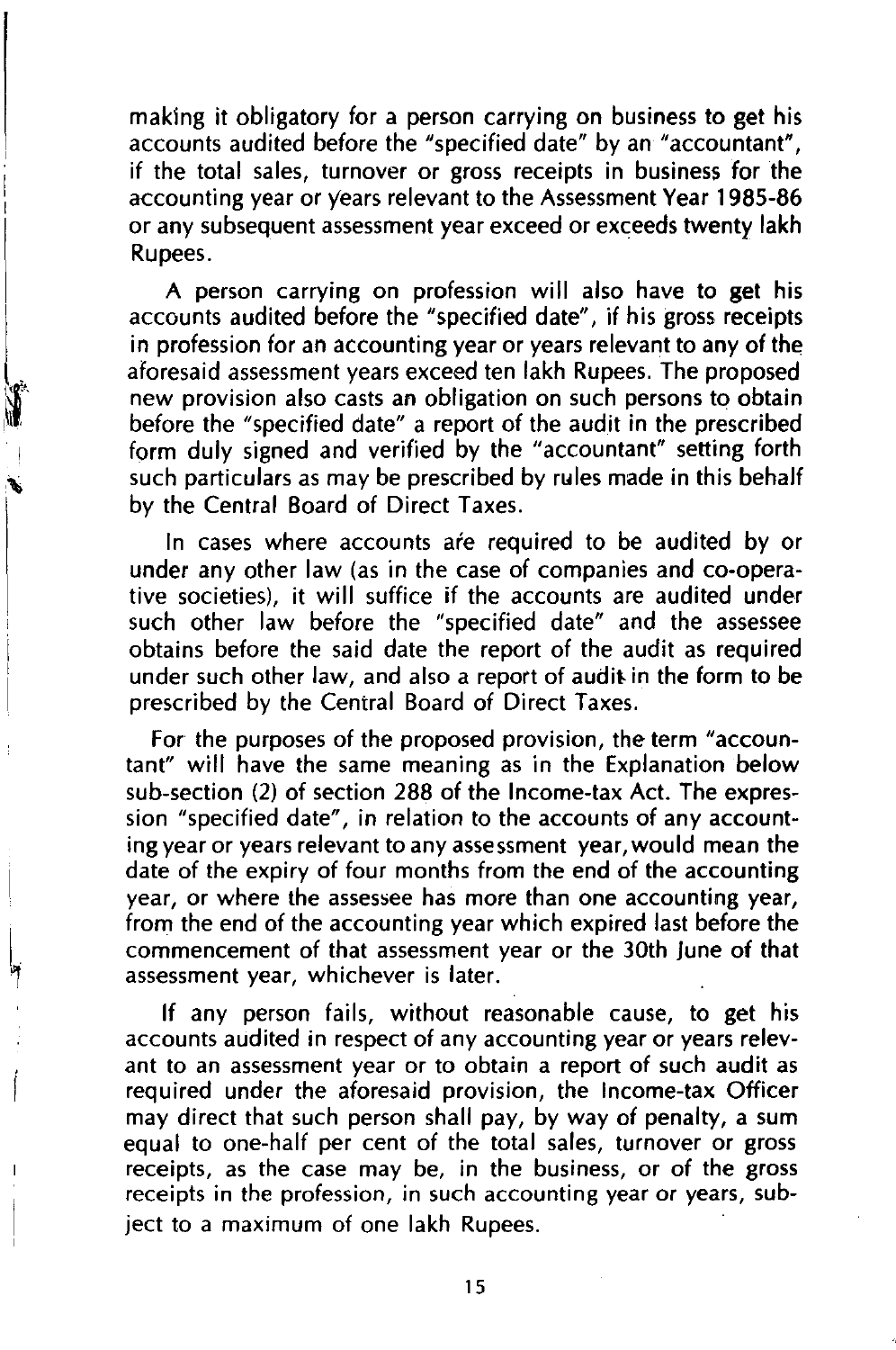In my opinion, this provision is in the best interest of the taxpayers, as it would ensure that the probability of the accounts being rejected or additions being made are considerably reduced. In other words, it is in the best interest of the tax payers to have their accounts audited so that the possibility of the tax department rejecting them is considerably diminished.

This provision comes into effect from the Assessment Year 1985-86. Hence, proper accounts would have to be maintained for the previous year relevant to this assessment year, so that an audit could be carried out.

It must also be noted that even limited companies which have their accounts audited, would be required to furnish a report from the auditors in addition to the statutory report. Such further report is to be obtained from' the auditor in the prescribed form before the specified date, which is the date on which the return of income is required to be filed.

Unaccounted cash found in the course of searches carried out by the Income-tax Department is often explained by tax-payers as representing loans taken from or deposits made by. various persons. Unaccounted income is also brought into the books of account in the form of such loans and deposits, and tax-payers are also able to get confirmatory letters from such persons in support of their explanation.

With a view to circumventing this device, which enables taxpayers to explain away unaccounted cash or unaccounted deposits, the Finance Bill, 1984 seeks to make a new provision in the Income-tax Act debarring persons from taking or accepting, after 30th June, 1984, from any other person any loan or deposit otherwise than by an account payee cheque or account payee bank draft if the amount of such loan or deposit or the aggregate amount of such loan and deposit is Rs.1 0,000 or more. This prohibition will also apply in cases where on the date of taking or accepting such loan or deposit, any loan or deposit taken or accepted earlier by such person from the depositor is remaining unpaid (whether repayment has fallen due or not), and the amount or the aggregate amount remaining unpaid is Rs.10,000 or more.

The proposed prohibition would also apply in cases where the amount of such loan or deposit, together with the aggregate amount remaining unpaid on the date on which such loan or deposit is proposed to be taken, is Rs. 10,000 or more.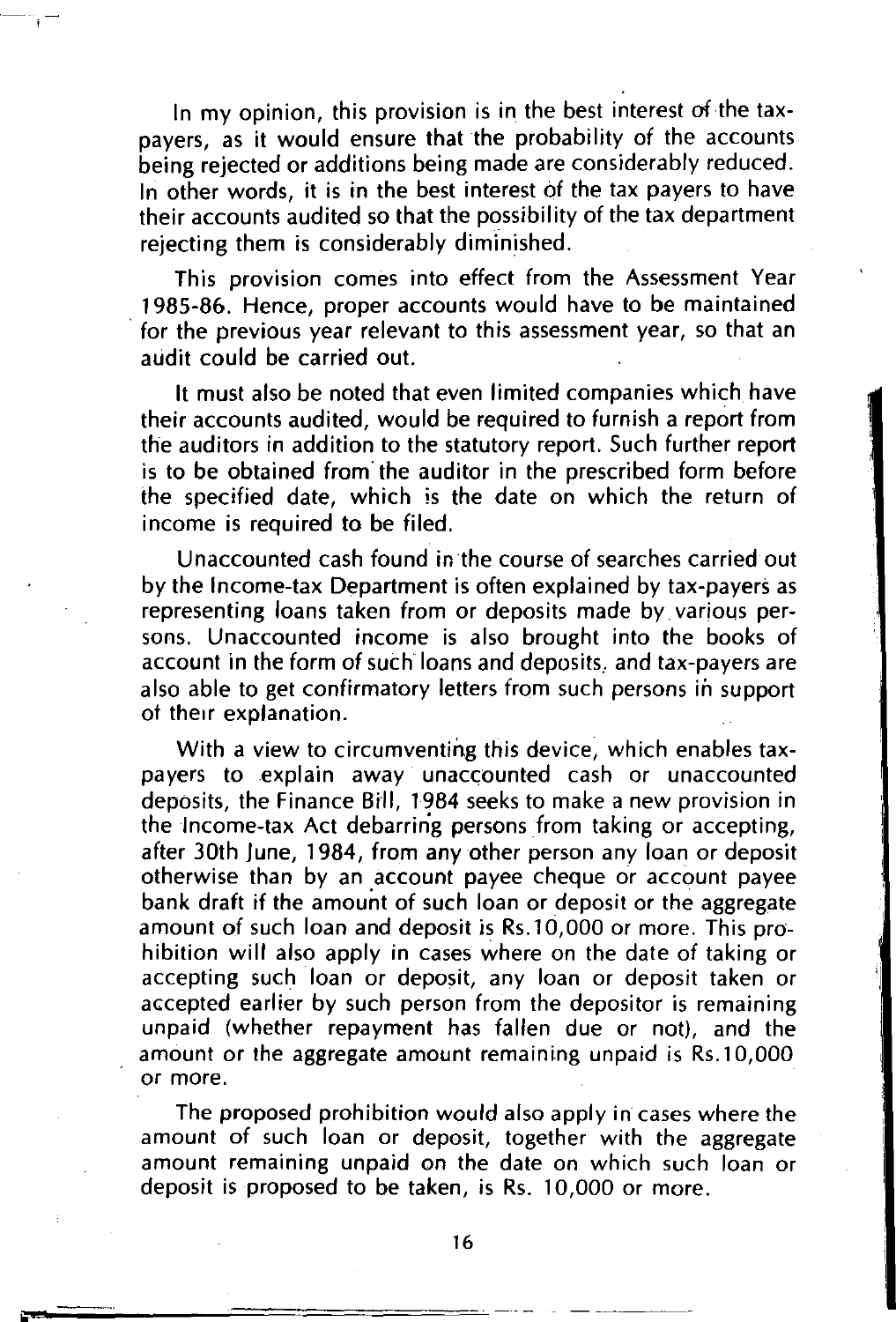The proposed prohibition will, however, not apply to any loan or deposit taken or accepted from, or any loan or deposit taken or accepted by, the following namely :-

- (a) Government;
- (b) any banking company, post office savings bank or any co-operative bank ;
- (c) any corporation established by a Central, State or Provincial Act :
- (d) any Government company as defined in section 617 of the Companies Act, 1956 ;
- (e) Such other institution, association or body or class of institutions, associations or bodies which the Central Government may, for reasons to be recorded in writing, notify in this. behalf in the Official Gazette.

For the purposes of the proposed provision, the expression "banking company" shall have the meaning assigned to it in clause (a) of the Explanation to section 40-A(8) of the Income-tax Act and the expression "co-operative bank" shall have the meaning assigned to it in Part V of the Banking Regulation Act, 1949. The expression "loan or deposit", for the purposes of the proposed provision, would mean loan or deposit of money.

If a person without reasonable cause or excuse takes or accepts any loan or deposit in contravention of the aforesaid provisions, he shall be punishable with imprisonment for a term which may extend to two years and shall also be liable to a fine equal to the amount of such loan or deposit.

The aforesaid provision would apply in respect of loans or deposits taken or accepted after 30th june, 1984. It must be noted that a trade advance taken in the normal course, would not be considered to be a loan or deposit.

### **CONCLUSION**

The aforesaid provisions would merely result in making cosmetic changes and would do nothing to solve the problems of inflation, unemployment and the falling foreign exchange reserves. The Finance Minister should have kept before him not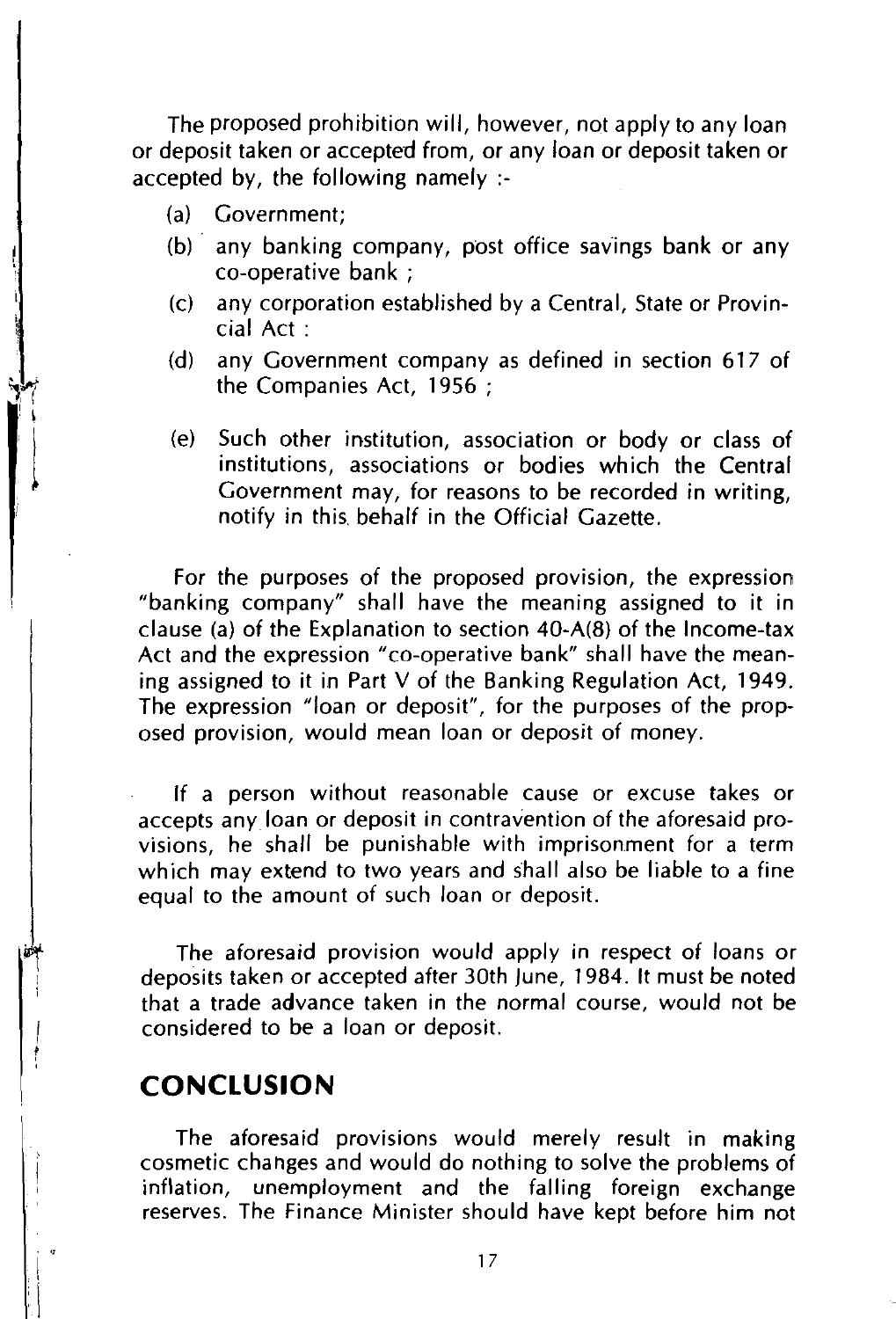the prospects of the forthcoming elections, but the challenges, which would be thrown in the implementation of the Seventh 5-Year Plan. The proposals should have been tailor-made to equip the industrial sector and the economy in general to attain the targets which are set in this Plan.

The views expressed in this booklet are not necessarily the views of the Forum of Free Enterprise.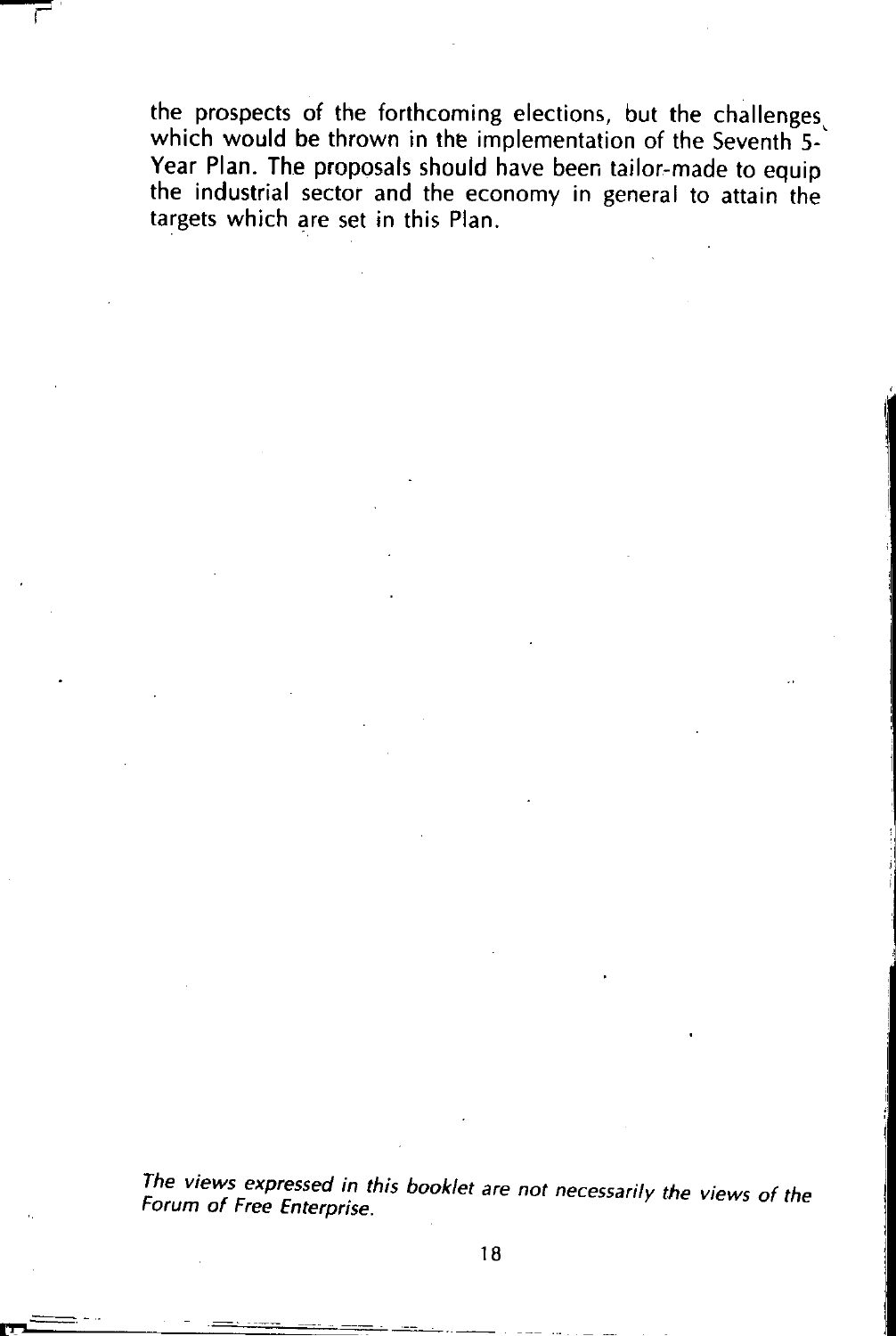"People must come to accept private enterprise not as a necessary evil, but as an affirmative good."

- **Eugene Black**